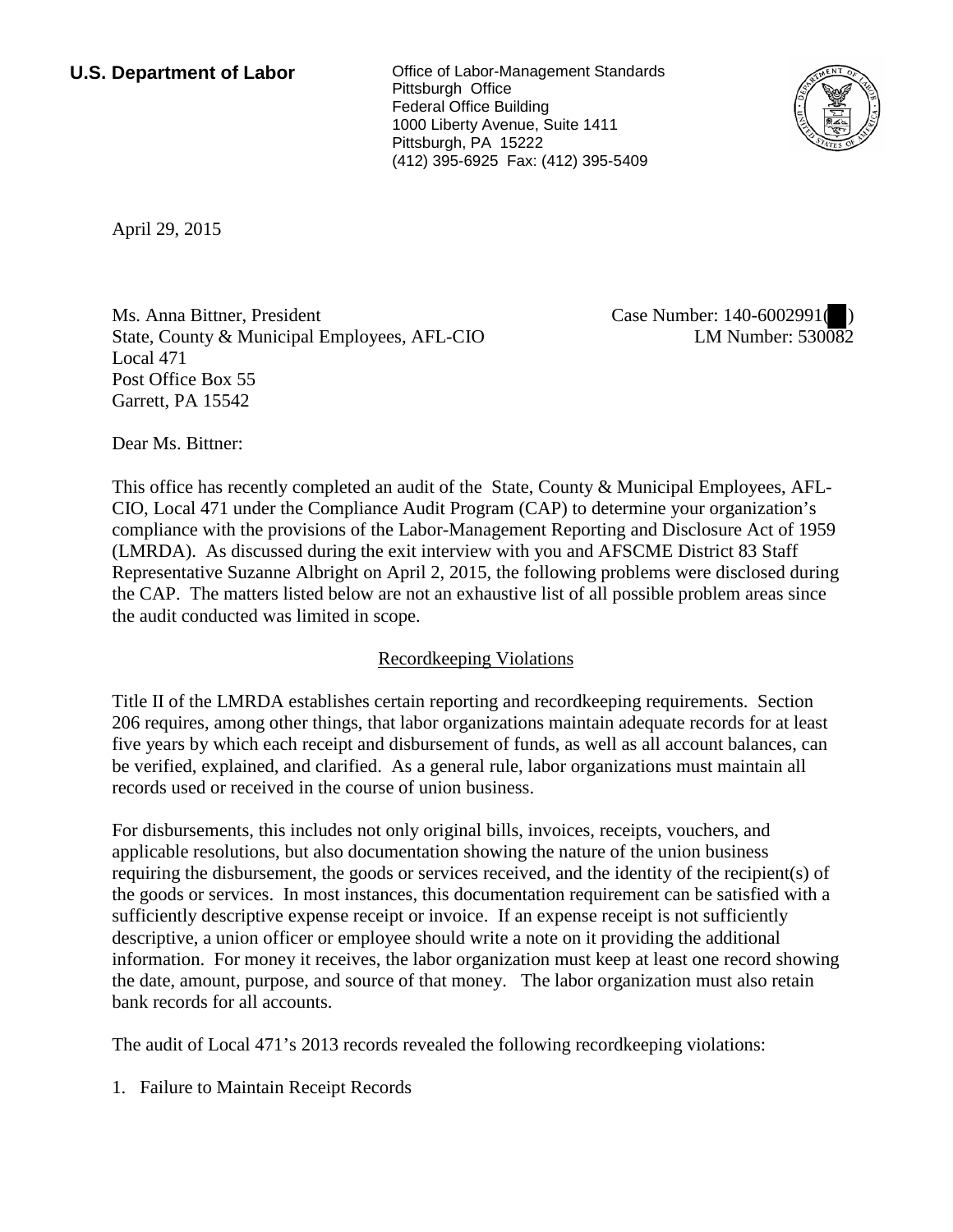Local 471 failed to maintain deposit slips during the audit year. OLMS review found only one deposit slip. However, the audit found that the union was maintaining all other records associated with the monthly deposits (employer check-off lists, dues checks, etc.).

2. Failure to Properly Record Receipts and Disbursements

Local 471 failed to properly record receipts received during the audit year. Local 471 recorded \$9,297 in receipts; however bank records reflect the union received \$13,461.93. In addition, the union calculated \$67,616 in disbursements; however, bank records reflect the amount disbursed was \$1,885.95.

The union has agreed to keep all financial records and to properly record receipts and disbursements.

Based on your assurance that Local 471 will retain adequate documentation in the future, OLMS will take no further enforcement action at this time regarding the above violations.

## Reporting Violations

The audit disclosed a violation of LMRDA Section 201(b), which requires labor organizations to file annual financial reports accurately disclosing their financial condition and operations:

1. Filing of an LM-4 Report for the Fiscal Year Ending 12/31/2013

Local 471 filed an LM-4 report for the fiscal year ending December 31, 2013. Item 16 of the LM-4 report incorrectly identified the amount of receipts received during the union's fiscal year as \$9,297. In 2013, the union received \$13,461.93 in receipts. The LM-4 report is used by labor organizations with total annual receipts totaling \$10,000 or less. As Local 471 had receipts totaling more than \$10,000 but less than \$250,000 during 2013, the union should have filed an LM-3 report for the fiscal year ending December 31, 2013.

2. Miscalculation of Disbursements as Reported on the LM-4 Report

Item 17 of the LM-4 report lists \$67,616 in disbursements during the fiscal year. According to the union, a transcriptional error must have occurred when the LM report was completed. Bank records show \$1,885.95 was disbursed during the fiscal year.

During the exit interview, Local 471 filed an amended Form LM-3 for the fiscal year ended December 31, 2013. In the future, Local 471 is encouraged to complete, sign, and file its report electronically using the Electronic Forms System (EFS) available at the OLMS website at www.olms.dol.gov. Reporting forms and instructions can be downloaded from the website, if you prefer not to file electronically. Paper reports must be signed with original signatures.

I want to extend my personal appreciation to the State, County & Municipal Employees, AFL-CIO, Local 471 for the cooperation and courtesy extended during this compliance audit. I strongly recommend that you make sure this letter and the compliance assistance materials provided to you are passed on to future officers. If we can provide any additional assistance, please do not hesitate to call.